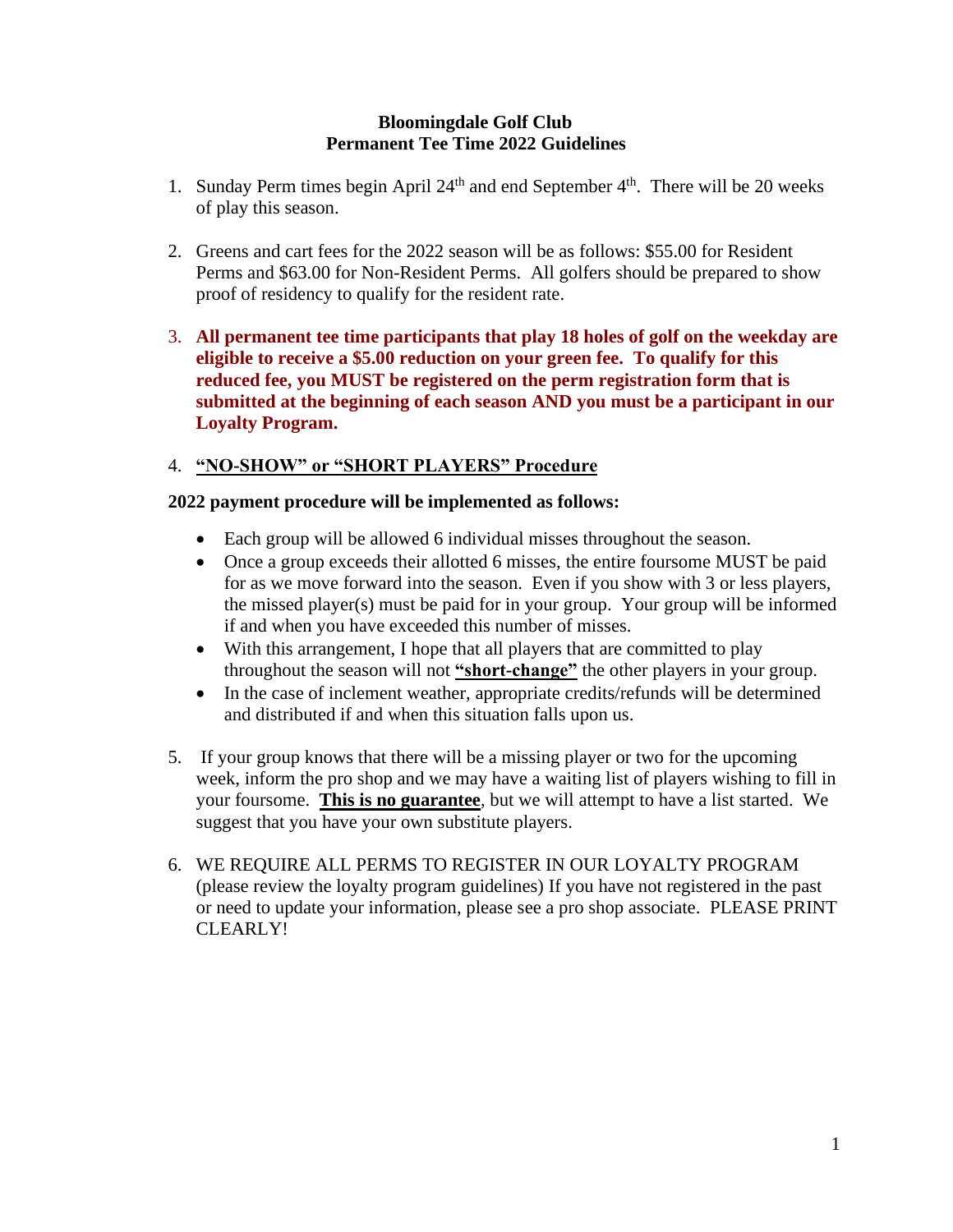- 7. **Similar to past years, we are allowing individual payment, once your entire foursome is on the premises. We are offering this option in order for each player to correctly accumulate Loyalty Points under their name. If your group prefers to have one person pay for the entire foursome, we suggest that a different player pays each week during every 4 weeks stretch. This will assure that each player is earning the correct amount of Loyalty Points. When making payment, please make certain you provide your name to the pro shop associate.**
- 8. When redeeming Loyalty Points, they cannot be applied to perm fees and there are certain times when they can not be used. Additionally, **they can only be used by and for the individual whose has accumulated the points.** You cannot redeem points for multiple green fees at one time!
- 9. We offer on-line tee time booking. The web site is [www.bloomingdalegc.com](http://www.bloomingdalegc.com/)
- 10. When renewal time comes at the end of the 2022 season, tee times will only be held until November  $30<sup>th</sup>$ . If you have not informed us of your next year's intentions OR paid any outstanding fees, the time **will** be released.
- 11. Perm times are not guaranteed from year to year for your group. In the event your group misses three times (or 12 individual times) throughout the season, you risk losing your perm time.
- 12. The name that appears in the first spot of the perm reservation form will be the contact person. All information, letters, phone calls etc., will be directed to this person. It is up to this person to contact the rest of the foursome. In the event we need to reach you the morning of your tee time, this will be the person we contact.
- 13. It is important that you check in a minimum of 20 minutes prior to your tee time. This will help us manage our tee sheet with moving groups "up" if an earlier group is a "No Show". Note, groups checking in late on a regular basis risk losing their perm time for the next season.
- 14. **Our tee time intervals will be 10 minutes apart. Pace of play will be monitored, but you will not be bothered unless we see a need to so. It is expected that an 18 hole round of golf take no longer than 4 hours 15 minutes. Please read the "PLAY READY GOLF" message located on each cart. We urge you to surpass these requirements since you know the course! Remember, our player assistants (rangers) are out on the course to keep things moving and to close-up gaps. If each group helps out by monitoring themselves and work on keeping up with the group ahead of them, pace should not be an issue.**